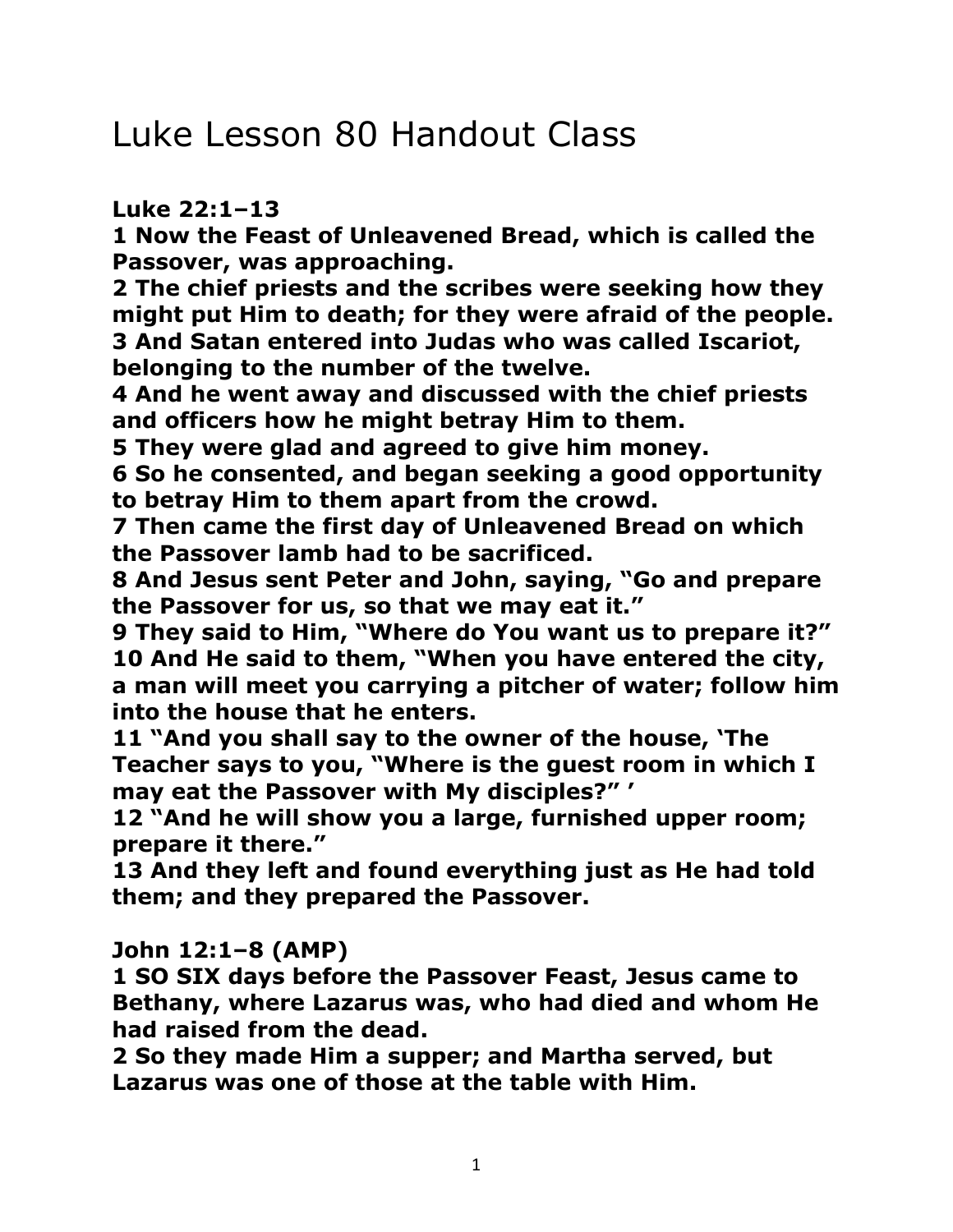**3 Mary took a pound of ointment of pure liquid nard [a rare perfume] that was very expensive, and she poured it on Jesus' feet and wiped them with her hair. And the whole house was filled with the fragrance of the perfume. 4 But Judas Iscariot, the one of His disciples who was about to betray Him, said,** 

**5 Why was this perfume not sold for 300 denarii [a year's wages for an ordinary workman] and that [money] given to the poor (the destitute)?** 

**6 Now he did not say this because he cared for the poor but because he was a thief; and having the bag (the money box, the purse of the Twelve), he took for himself what was put into it [pilfering the collections].** 

## **John 3:3–6 (AMP)**

**3 Jesus answered him, I assure you, most solemnly I tell you, that unless a person is born again (anew, from above), he cannot ever see (know, be acquainted with, and experience) the kingdom of God.** 

**4 Nicodemus said to Him, How can a man be born when he is old? Can he enter his mother's womb again and be born? 5 Jesus answered, I assure you, most solemnly I tell you, unless a man is born of water and [even] the Spirit, he cannot [ever] enter the kingdom of God.** 

**6 What is born of [from] the flesh is flesh [of the physical is physical]; and what is born of the Spirit is spirit.** 

**Luke 22:14 When the hour had come, He reclined at the table, and the apostles with Him.** 

**15 And He said to them, "I have earnestly desired to eat this Passover with you before I suffer;** 

**16 for I say to you, I shall never again eat it until it is fulfilled in the kingdom of God."** 

**17 And when He had taken a cup and given thanks, He said, "Take this and share it among yourselves;** 

**18 for I say to you, I will not drink of the fruit of the vine from now on until the kingdom of God comes."**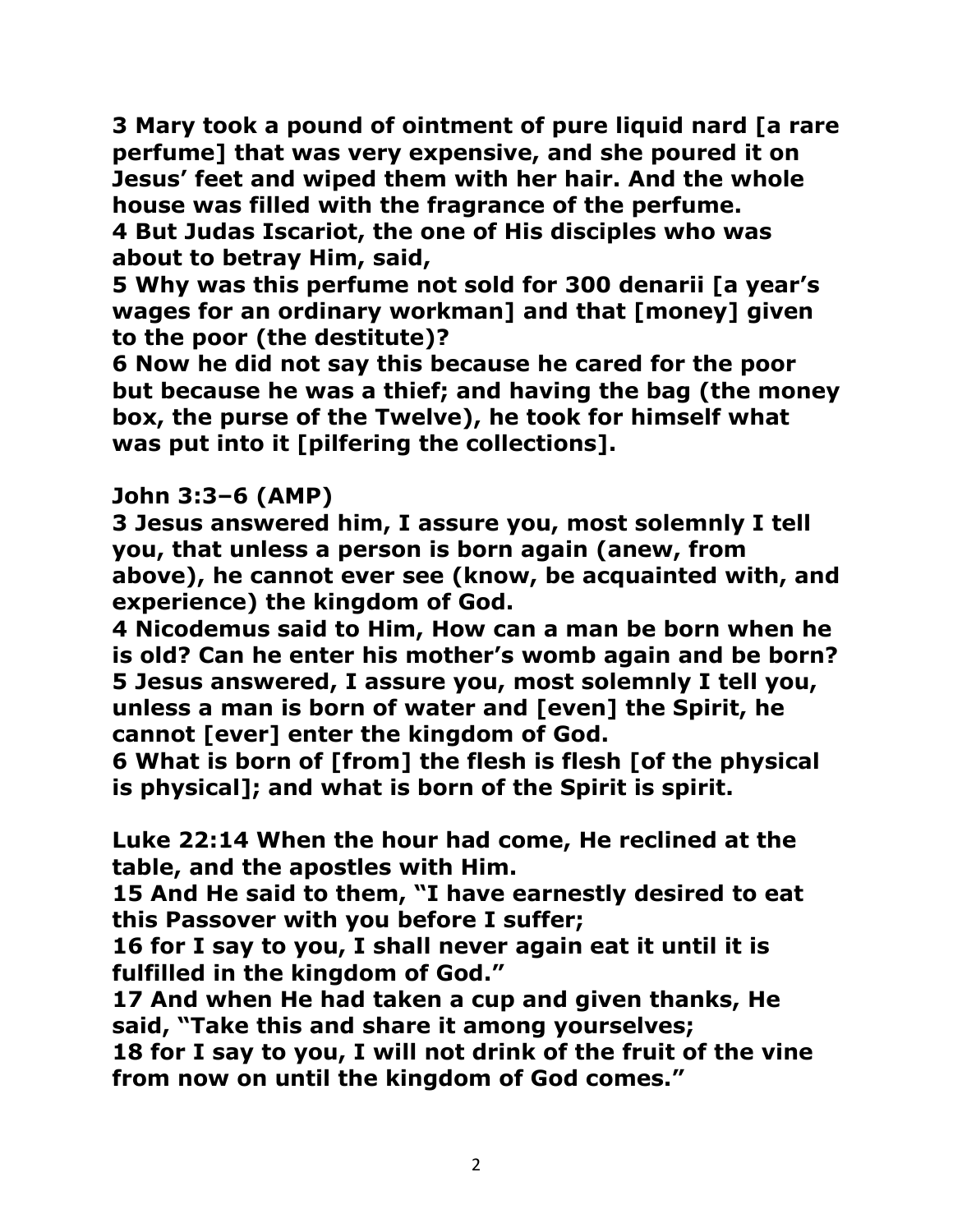**19 And when He had taken some bread and given thanks, He broke it and gave it to them, saying, "This is My body which is given for you; do this in remembrance of Me." 20 And in the same way He took the cup after they had eaten, saying, "This cup which is poured out for you is the new covenant in My blood.** 

**21 "But behold, the hand of the one betraying Me is with Mine on the table.** 

**22 "For indeed, the Son of Man is going as it has been determined; but woe to that man by whom He is betrayed!"** 

**23 And they began to discuss among themselves which one of them it might be who was going to do this thing. 24 And there arose also a dispute among them as to which one of them was regarded to be greatest.** 

**25 And He said to them, "The kings of the Gentiles lord it over them; and those who have authority over them are called 'Benefactors.'** 

**26 "But it is not this way with you, but the one who is the greatest among you must become like the youngest, and the leader like the servant.** 

**27 "For who is greater, the one who reclines at the table or the one who serves? Is it not the one who reclines at the table? But I am among you as the one who serves.** 

**28 "You are those who have stood by Me in My trials; 29 and just as My Father has granted Me a kingdom, I grant you** 

**30 that you may eat and drink at My table in My kingdom, and you will sit on thrones judging the twelve tribes of Israel.** 

**31 "Simon, Simon, behold, Satan has demanded permission to sift you like wheat;** 

**32 but I have prayed for you, that your faith may not fail; and you, when once you have turned again, strengthen your brothers."** 

**33 But he said to Him, "Lord, with You I am ready to go both to prison and to death!"**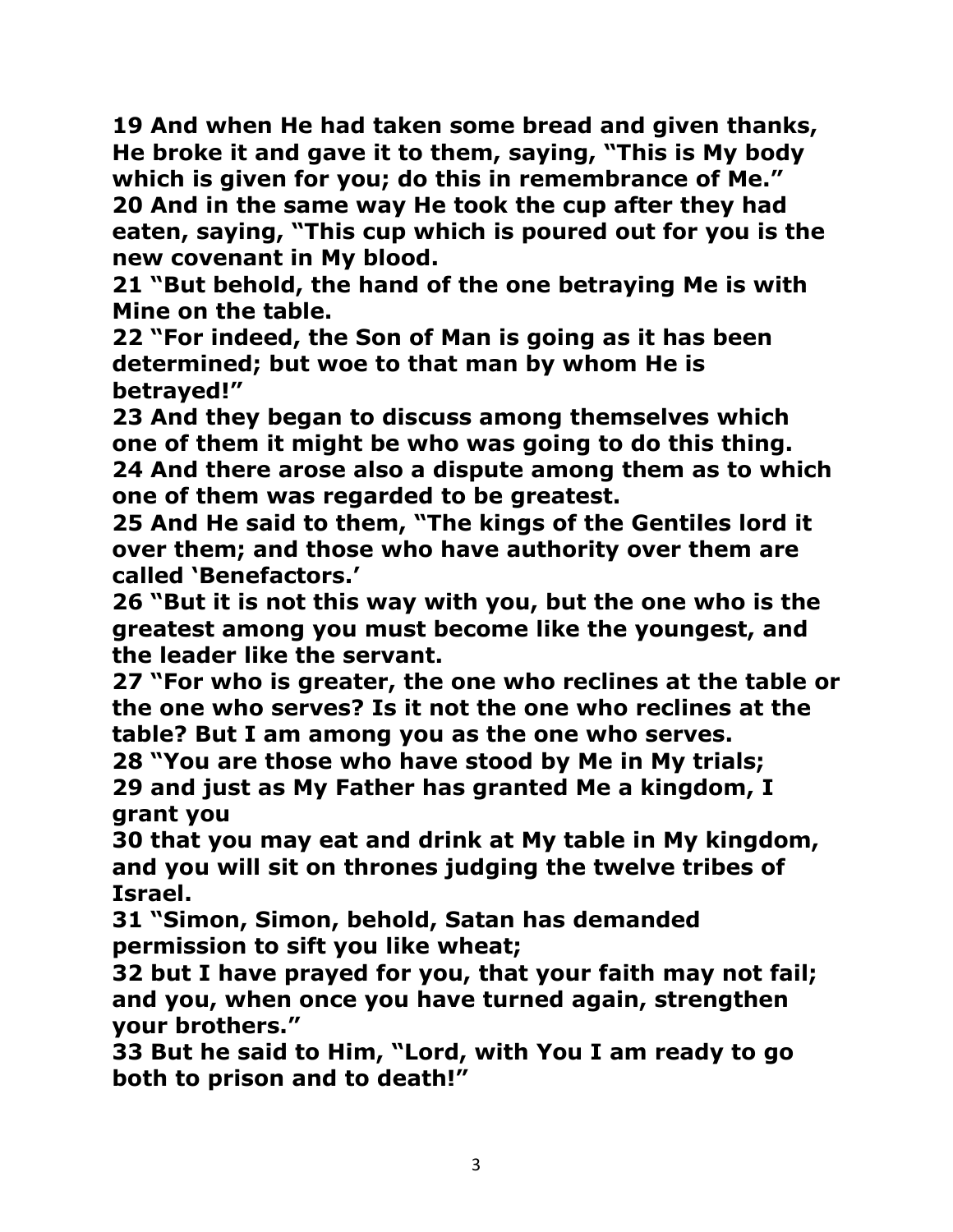**34 And He said, "I say to you, Peter, the rooster will not crow today until you have denied three times that you know Me."** 

**35 And He said to them, "When I sent you out without money belt and bag and sandals, you did not lack anything, did you?" They said, "No, nothing."** 

**36 And He said to them, "But now, whoever has a money belt is to take it along, likewise also a bag, and whoever has no sword is to sell his coat and buy one.** 

**37 "For I tell you that this which is written must be fulfilled in Me, 'AND HE WAS NUMBERED WITH TRANSGRESSORS'; for that which refers to Me has its fulfillment."** 

**38 They said, "Lord, look, here are two swords." And He said to them, "It is enough."** 

**22:14 When the hour had come, He reclined at the table, and the apostles with Him.** 

**15 And He said to them, "I have earnestly desired to eat this Passover with you before I suffer;** 

**John 16:1–7** 

**1 "All this I have told you so that you will not go astray. 2 They will put you out of the synagogue; in fact, a time is coming when anyone who kills you will think he is offering a service to God.** 

**3 They will do such things because they have not known the Father or me.** 

**4 I have told you this, so that when the time comes you will remember that I warned you. I did not tell you this at first because I was with you.** 

**5 "Now I am going to him who sent me, yet none of you asks me, 'Where are you going?'** 

**6 Because I have said these things, you are filled with grief.** 

**7 But I tell you the truth: It is for your good that I am going away. Unless I go away, the Counselor will not come to you; but if I go, I will send him to you.**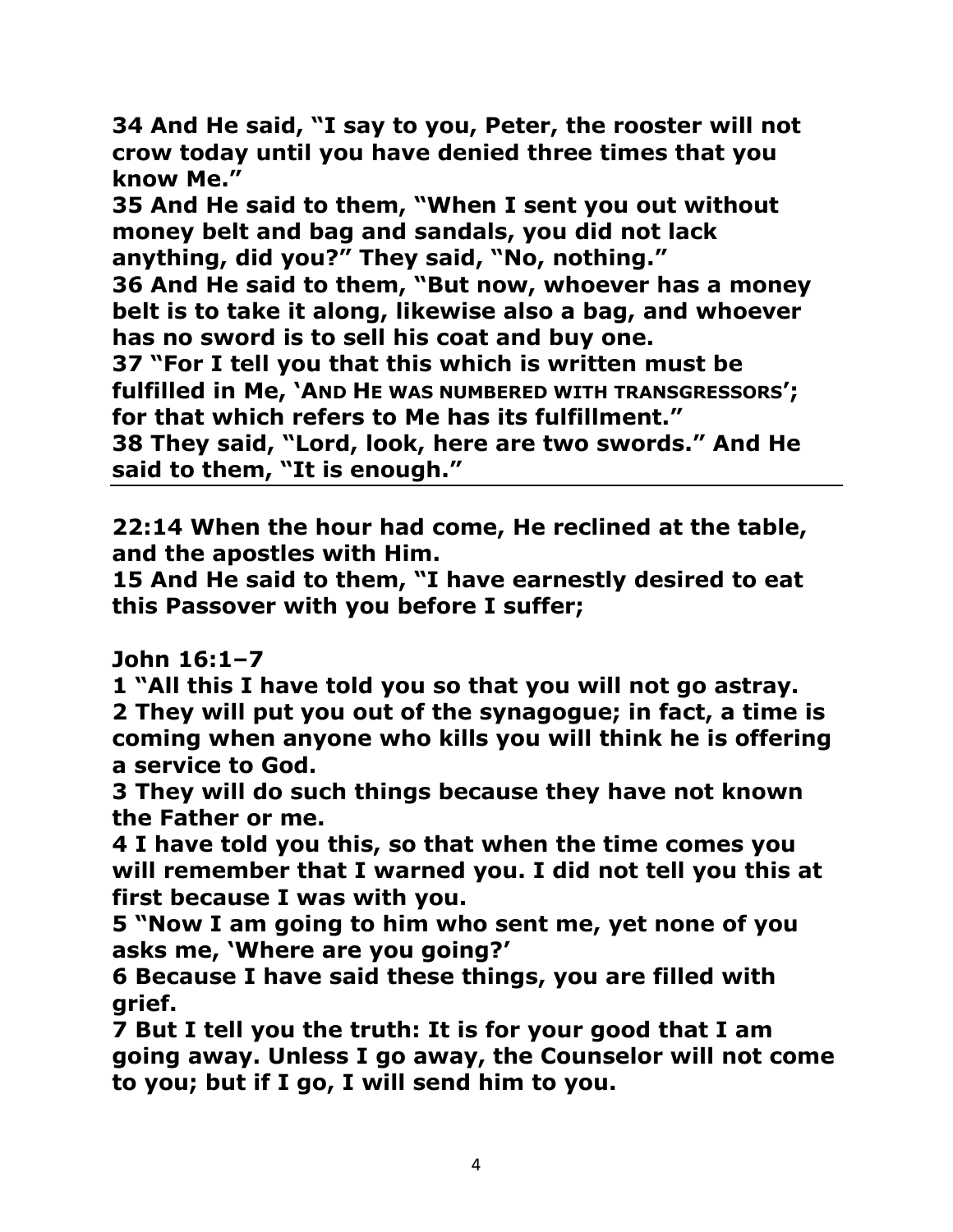**16 "In a little while you will see me no more, and then after a little while you will see me."**

**17 Some of his disciples said to one another, "What does he mean by saying, 'In a little while you will see me no more, and then after a little while you will see me,' and 'Because I am going to the Father'?"** 

**18 They kept asking, "What does he mean by 'a little while'? We don't understand what he is saying."** 

**19 Jesus saw that they wanted to ask him about this, so he said to them, "Are you asking one another what I meant when I said, 'In a little while you will see me no more, and then after a little while you will see me'?** 

**20 I tell you the truth, you will weep and mourn while the world rejoices. You will grieve, but your grief will turn to joy.** 

**Luke 22:19 And when He had taken some bread and given thanks, He broke it and gave it to them, saying, "This is My body which is given for you; do this in remembrance of Me."** 

**20 And in the same way He took the cup after they had eaten, saying, "This cup which is poured out for you is the new covenant in My blood.** 

**Deuteronomy 7:18 (AMP) 18 You shall not be afraid of them, but remember [earnestly] what the Lord your God did to Pharaoh and to all Egypt,** 

**Psalm 105:5 (AMP)**

**5 [Earnestly] remember the marvelous deeds that He has done, His miracles and wonders, the judgments and sentences which He pronounced [upon His enemies, as in Egypt].** 

**Ephesians 2:12–13 (AMP)**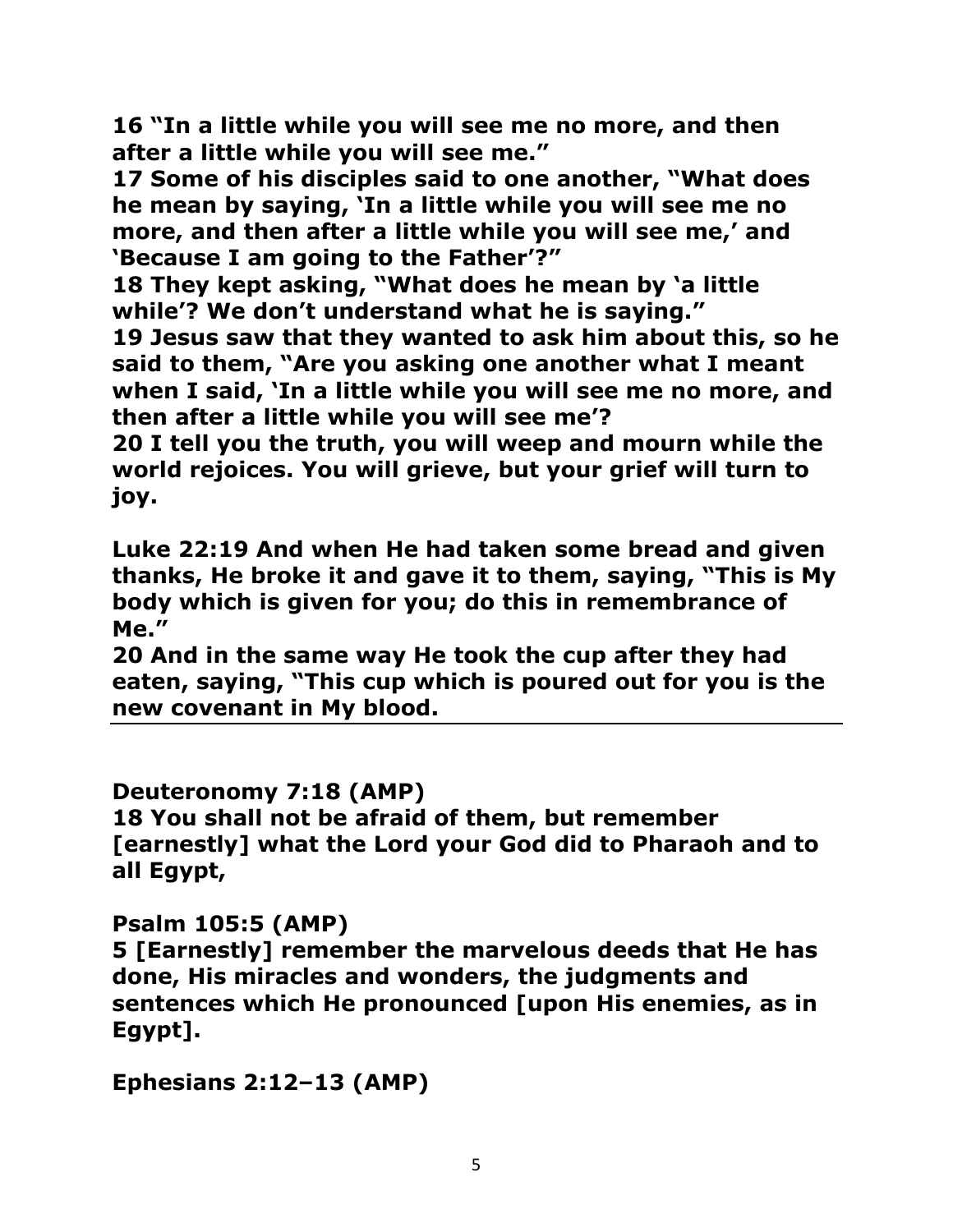**12 [Remember] that you were at that time separated (living apart) from Christ [excluded from all part in Him], 13 But now in Christ Jesus, you who once were [so] far away, through (by, in) the blood of Christ have been brought near.**